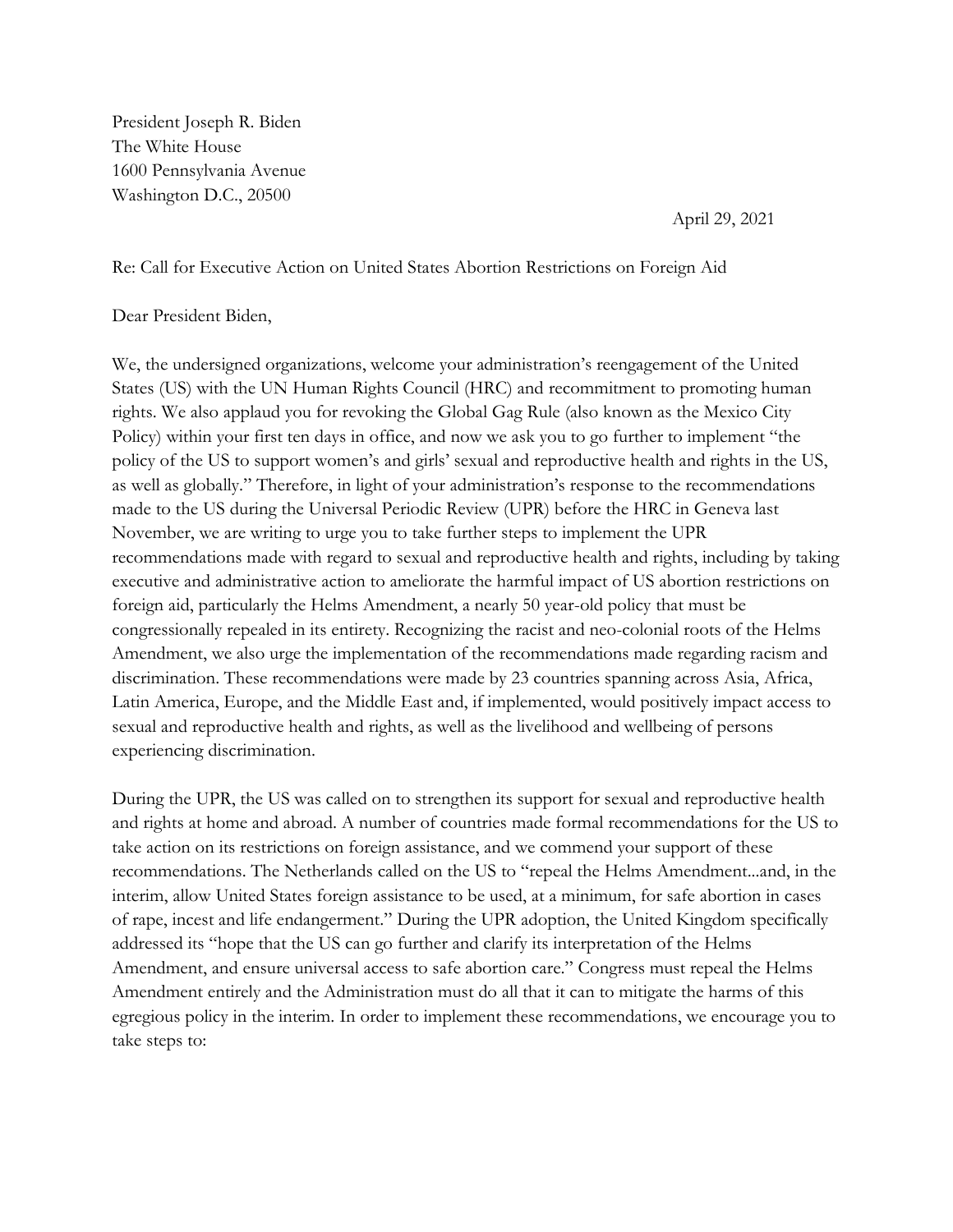- Take executive action and issue guidance from relevant agencies and departments to clarify and implement US foreign assistance support for abortion care to the maximum extent allowed under the Helms Amendment, namely by immediately clarifying that funds can be used to support abortion care provided in cases of rape, incest, or life endangerment of the pregnant person.
- Issue guidance from relevant agencies and departments to proactively clarify that US foreign assistance may be used for abortion information and counseling under the Leahy Amendment.
- Prioritize the removal of abortion funding restrictions like the Helms Amendment, in addition to addressing many other important sexual and reproductive health and rights (SRHR) priorities, through the White House Gender Policy Council, with its focus on promoting SRHR domestically and globally, in order to bring US policy in line with its human rights obligations and the administration's stated commitment to advancing global health and equity. All actions by the Gender Policy Council must also consider the role of racial and other forms of discrimination on recipients of sexual and reproductive healthcare in the US and elsewhere across the globe.
- Consult with relevant stakeholders and agencies to issue policies to combat systemic racism and discrimination against marginalized and minoritized populations and ensure implementation of these policies at the state, federal and local levels, recognizing that domestic US policy and practice influence the values exported through US foreign assistance and foreign policy.
- Ensure robust support for sexual and reproductive health and rights, including eliminating Helms and similar abortion coverage restrictions from the Fiscal Year 2022 budget.

The UPR recommendations bring attention to the US' need to address its restrictions on foreign assistance, namely the Helms Amendment, and its current implementation as a total ban on funding for abortion services. As written, the law restricts the use of US foreign assistance for "abortion as a method of family planning." This does not include cases of rape, incest, or life-endangerment; however, lack of clarity around the law has prevented the use of funds in these cases, even in humanitarian emergency settings. The Leahy Amendment clarifies that information and counseling on abortion is expressly permitted. However, some US grantees are unable to provide it out of confusion or overabundance of caution because of the chilling effect of abortion restrictions like the Global Gag Rule and the Helms and Siljander Amendments. This over-implementation denies not only abortion services in cases of rape, incest, or life-endangerment, but also critical health information to countless people despite being permitted under the law. The Biden Administration can unilaterally implement humanitarian and development programs that make abortion services available to those whose lives are endangered by a pregnancy or are survivors of rape or incest, including in conflict zones. The administration can also do more to proactively clarify and implement funding for abortion information and counseling where legally permissible.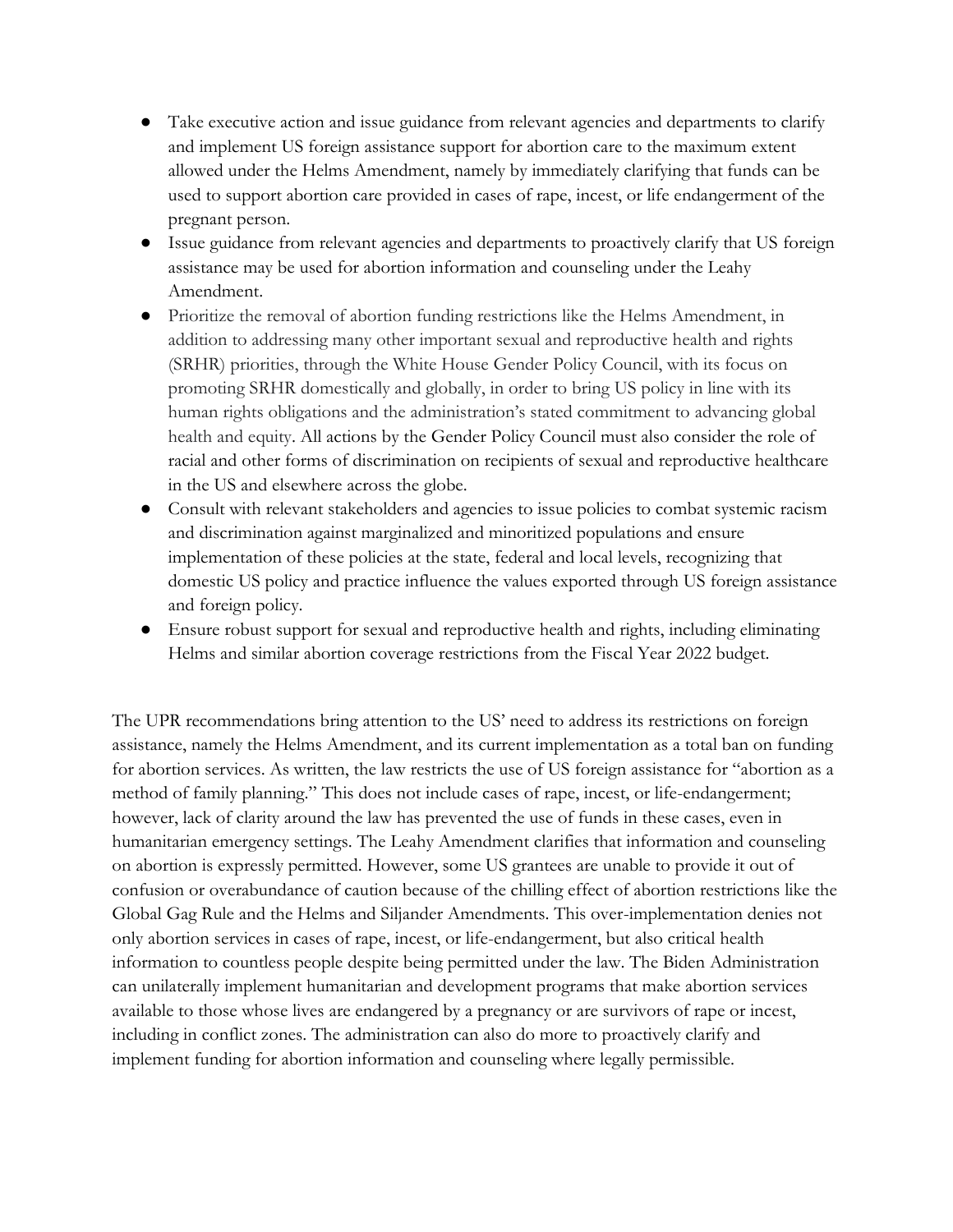The US is the largest funder of global health, including family planning, and is the only donor nation to single out abortion in this way. Many US abortion restrictions, including the Helms Amendment, have consistently been in place for decades, causing generations' worth of harm — and they will continue to do so if action is not taken. This is a matter of utmost urgency as bodily autonomy and reproductive freedom are increasingly under siege.

We appreciate your expressed commitment to protecting and advancing human rights, health, gender equality and racial justice. The Trump Administration caused untold damage to global health systems, especially to sexual and reproductive health and rights, and undermined progress toward a more equitable and tolerant country and world. The Helms Amendment must be congressionally repealed and we urge your administration to expressly support H.R. 1670, the Abortion is Health Care Everywhere Act, which repeals the Helms Amendment and replaces it with proactive language allowing for funding of comprehensive abortion services, training and equipment. Furthermore, we ask that you also remove the Helms language, and other abortion funding restrictions, from your annual budget proposal. You can act **now** to begin to mitigate the harm caused by the Helms Amendment around the world by permitting the use of foreign assistance for abortion care in cases of rape, incest, and life endangerment, and clarifying for grantees that abortion information and counseling are permissible. As a critical step that could help move the US in line with its human rights obligations and reassert US leadership, we urge you to implement the UPR recommendations and take decisive action to ensure that US aid serves its purpose: To alleviate suffering and save lives.

Advocates for Youth Advocating Opportunity AFROAMERICAS AIDS United Aidsfonds American Jewish World Service American Medical Student Association American Society for Reproductive Medicine (ASRM) Amnesty International USA Arizona Coalition for Change/Our Voice Our Vote Arizona Black Women for Wellness Action Project Black Women's Health Imperative

California Latinas for Reproductive Justice Catalysts for Change Catholics for Choice Center for Biological **Diversity** Center for International **Policy** Center for Reproductive Rights CHANGE (Center for Health and Gender Equity) Civil Liberties & Public Policy Clearinghouse on Women's Issues Colorado Organization for Latina Opportunity & Reproductive Rights (COLOR) Council for Global Equality Creative Community League Desiree Alliance Elrha End Rape On Campus EngenderHealth Every Mother Counts Eyes Right Veteran's Foundation Feminist Majority Foundation Freedom Network USA Friends of the Earth US Funders Concerned About AIDS Global Doctors For Choice Global Fund for Women Global Justice Center Global Network of Black People working in HIV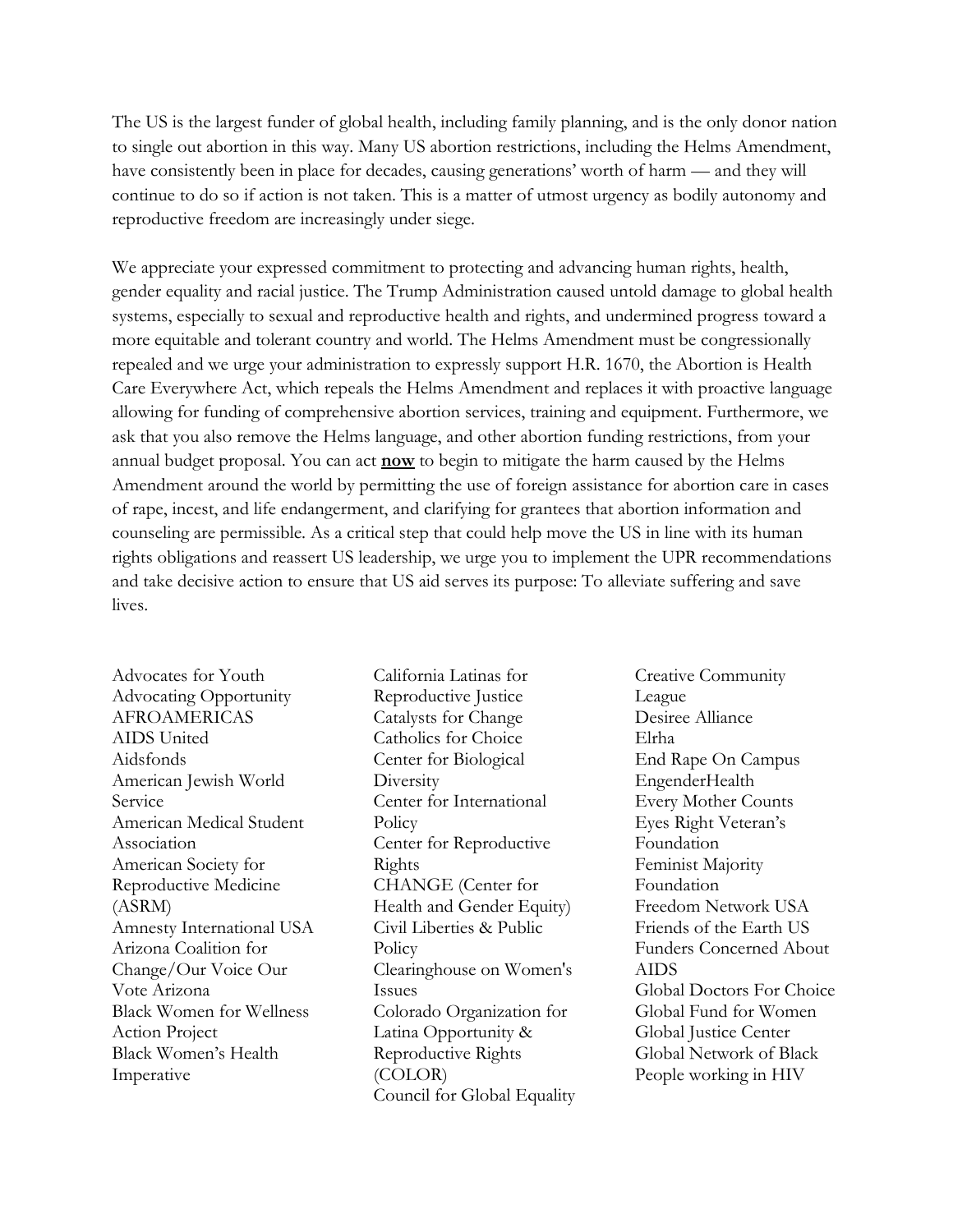Global Woman P.E.A.C.E. Foundation Guttmacher Institute Gynuity Health Projects Hawai'i Institute for Human Rights Health GAP HealthRight International Heartland Alliance International Human Rights Watch I AM CLEAN ENERGY, LLC Ibis Reproductive Health If/When/How: Lawyering for Reproductive Justice IKAR In Our Own Voice: National Black Women's Reproductive Justice Agenda International Action Network for Gender Equity & Law (IANGEL) International Center for Advocates Against Discrimination (ICAAD) International Center for Research on Women (ICRW) International Planned Parenthood Western Hemisphere Region (IPPFWHR) International Women's Convocation International Women's Health Coalition Ipas Jacobs Institute of Women's Health Jewish Women International John Snow, Inc. (JSI) Keep Abortion Safe Keshet Last Mile4D Legal Voice

MADRE Management Sciences for Health Medica Mondiale Medical Students for Choice MenEngage Alliance MPact: Global Action for Gay Men's Health & Rights MSI Reproductive Choices MSI United States NAPO/MXGM NASPAG National Abortion Federation National Association Social Workers National Birth Equity Collaborative National Center for Lesbian Rights National Council of Jewish Women National Health Law Program National Institute for Reproductive Health National Organization for Women National Partnership for Women & Families National Women's Health Network New Voices for Reproductive Justice Nigerian Women Agro Allied Farmers Association North American Men Engage Network (NAMEN) Nurses for Sexual and Reproductive Health OutRight Action International Oxfam America Pathfinder International Physicians for Human Rights

Population Council Population Institute Population Services International (PSI) Positive Women's Network-**USA** Prevention Access Campaign - U=U Promundo-US Provide Rabbinical Assembly Radiant International Reconstructionist Rabbinical Association Religious Coalition for Reproductive Choice Reproaction Reproductive Health Access Project Reproductive Health Network Kenya Secular Coalition for America Servas International SFBSP-BURUNDI SisterLove, Inc. **SisterReach** SisterSong: National Women of Color Reproductive Justice **Collective** Society for Maternal-Fetal Medicine Stichting EqualA Foundation (Equal Asia Foundation) Tewa Women United The Fellowship of Affirming Ministries The Global Justice Institute The Good Table United Church of Christ The Womxn Project Together for Girls Treatment Action Group UltraViolet Union for Reform Judaism